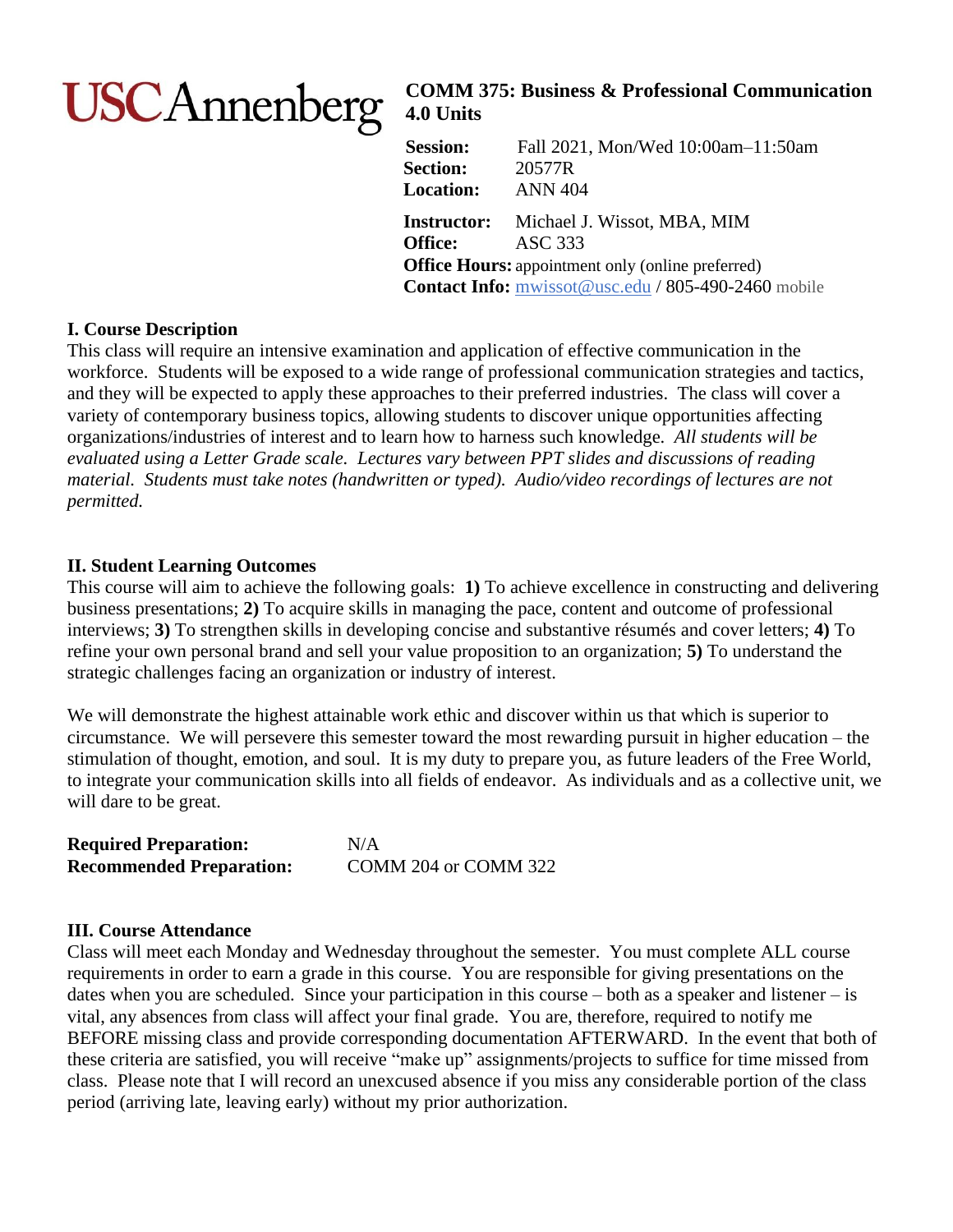# **IV. Description and Assessment of Assignments**

| <b>Goals Essay</b>                                       | You will draft an essay that addresses your career ambitions, as well as your<br>plans and ideas for realizing them. You will focus on the professional aspects<br>where you anticipate being most satisfied. It's an opportunity to identify<br>preferred industries and employers, as well as which opportunities you may<br>pursue in order to progress toward your goals. You will identify the unique skill<br>sets and experiences that will best prepare you, any unique<br>challenges/expectations you expect to face along the way and any people you<br>may want to engage for mentorship/guidance. |
|----------------------------------------------------------|---------------------------------------------------------------------------------------------------------------------------------------------------------------------------------------------------------------------------------------------------------------------------------------------------------------------------------------------------------------------------------------------------------------------------------------------------------------------------------------------------------------------------------------------------------------------------------------------------------------|
| <b>Introductory</b><br><b>Presentation</b>               | You will identify a brand that has professional or personal meaning and deliver<br>a 4-6 minute presentation on one strategic change that you believe will<br>strengthen that brand and its ability to provide sustainable value to its targeted<br>stakeholders.                                                                                                                                                                                                                                                                                                                                             |
| Informative /<br><b>Discovery</b><br><b>Presentation</b> | You will deliver a 6-8 minute presentation on your research of a business-<br>oriented current event, trend or topic of potential relevance to a targeted<br>organization. You will identify how that trend is affecting the organization. The<br>goal here is for you to inform the desired internal audience of a relatively new<br>topic or to expand their knowledge on a topic already known.                                                                                                                                                                                                            |
| Persuasive /<br><b>Strategy</b><br><b>Presentation</b>   | You will deliver a 7-10 minute presentation to advocate for the launch of a new<br>Corporate Social Responsibility initiative or a new product or service. You will<br>cultivate your entrepreneurial instincts by creating a new CSR initiative or<br>revenue-generating property that advances the targeted company's value<br>proposition to its targeted stakeholders. You will position yourself as an expert<br>in this new area of business development, and to assertively promote your<br>understanding and ability to add value within this domain.                                                 |
| <b>Op-Ed Article</b>                                     | You will write and edit an editorial article (500+ words) that identifies a unique<br>threat or opportunity facing an industry or organization, and then advocate or<br>oppose a specific course of action in response to that opportunity or threat. It<br>should be something that directly impacts any relevant stakeholders. You will<br>also seek mentorship/feedback from at least one faculty member or professional<br>mentor on ways to improve your article.                                                                                                                                        |
| <b>Interview</b><br><b>Assessment</b>                    | You will interview a business professional (with five years of experience or<br>less) or formally interview for a job/internship. You will then answer a series of<br>post-interview questions that cover a wide range of factors to assess, based on<br>your overall performance.                                                                                                                                                                                                                                                                                                                            |
| <b>Job Package</b>                                       | You will submit a Job Package to bolster your candidacy for a position that you<br>are creating as a result of your final presentation and report. The position should<br>correlate to the new CSR initiative or product/service launch that you are<br>advocating. You will ask key decision-makers to consider you for a specific<br>position to oversee this launch. The submission will include a cover letter,<br>résumé, reference list and job description.                                                                                                                                            |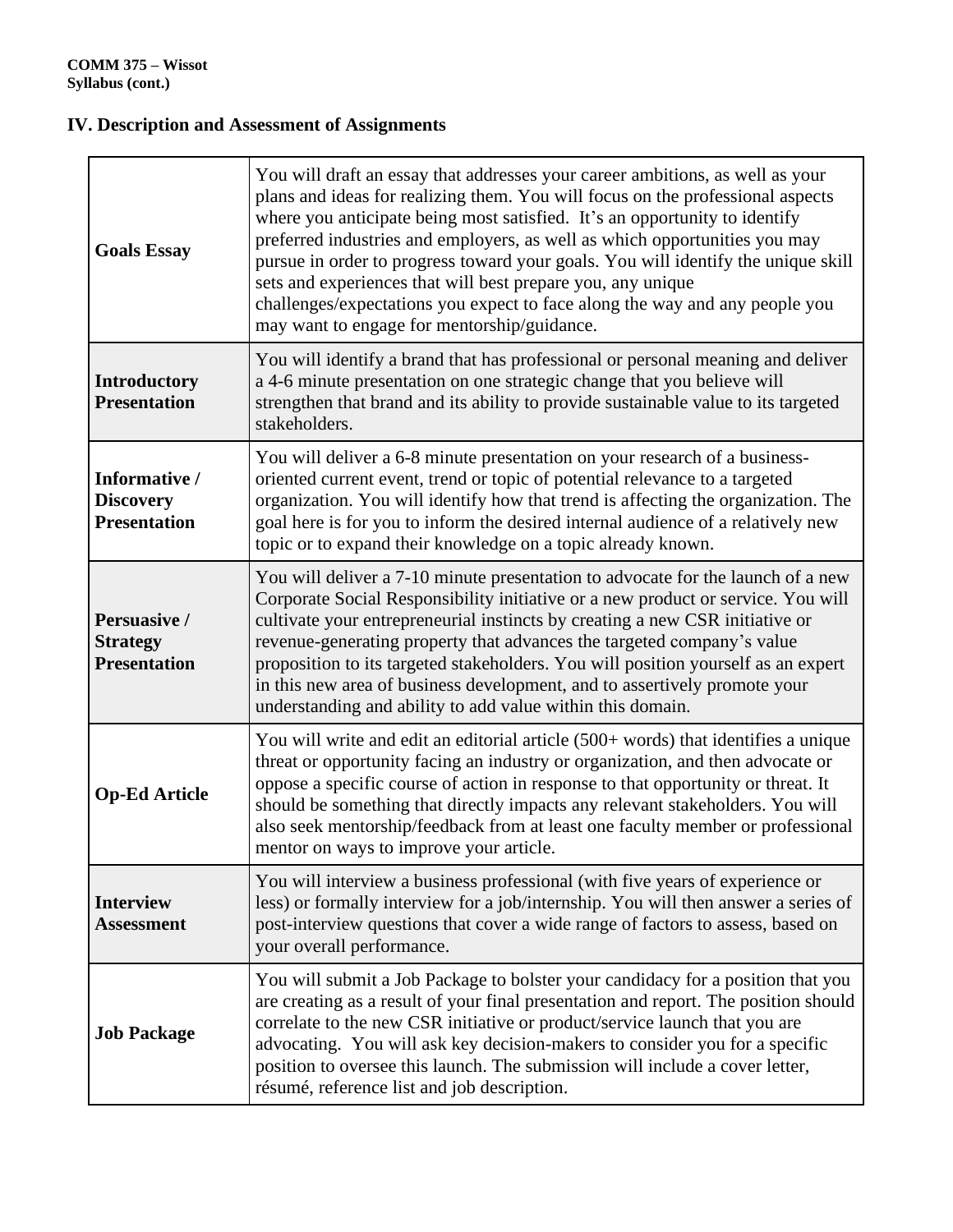# **V. Grading a. Breakdown of Grade**

| <b>Assignment</b>                         | <b>Points</b> | % of Grade |
|-------------------------------------------|---------------|------------|
| Participation / Attendance                | 50            | 8.33%      |
| <b>Goals Essay</b>                        | 25            | 4.17%      |
| <b>Introductory Presentation</b>          | 25            | 4.17%      |
| <b>Informative/Discovery Presentation</b> | 50            | 8.33%      |
| Persuasive/Strategy Presentation          | 100           | 16.67%     |
| Op-Ed Article                             | 75            | 12.5%      |
| <b>Interview Assessment</b>               | 25            | 4.17%      |
| Job Package (CV, CL, JD)                  | 75            | 12.5%      |
| Midterm Exam                              | 75            | 12.5%      |
| Final Report (Exam)                       | 100           | 16.67%     |
| <b>TOTAL</b>                              | 600           | 100%       |

# **b. Grading Scale**

| 95% to 100%: A      | 80% to 83%: B-     | 67\% to 69\%: $D+$ |
|---------------------|--------------------|--------------------|
| 90\% to $94\%$ : A- | 77\% to 79\%: $C+$ | 64\% to 66\%: D    |
| 87\% to 89\%: B+    | 74% to 76%: C      | 60% to $63\%$ : D- |
| 84\% to 86\%: B     | 70% to 73%: C-     | 0% to 59%: F       |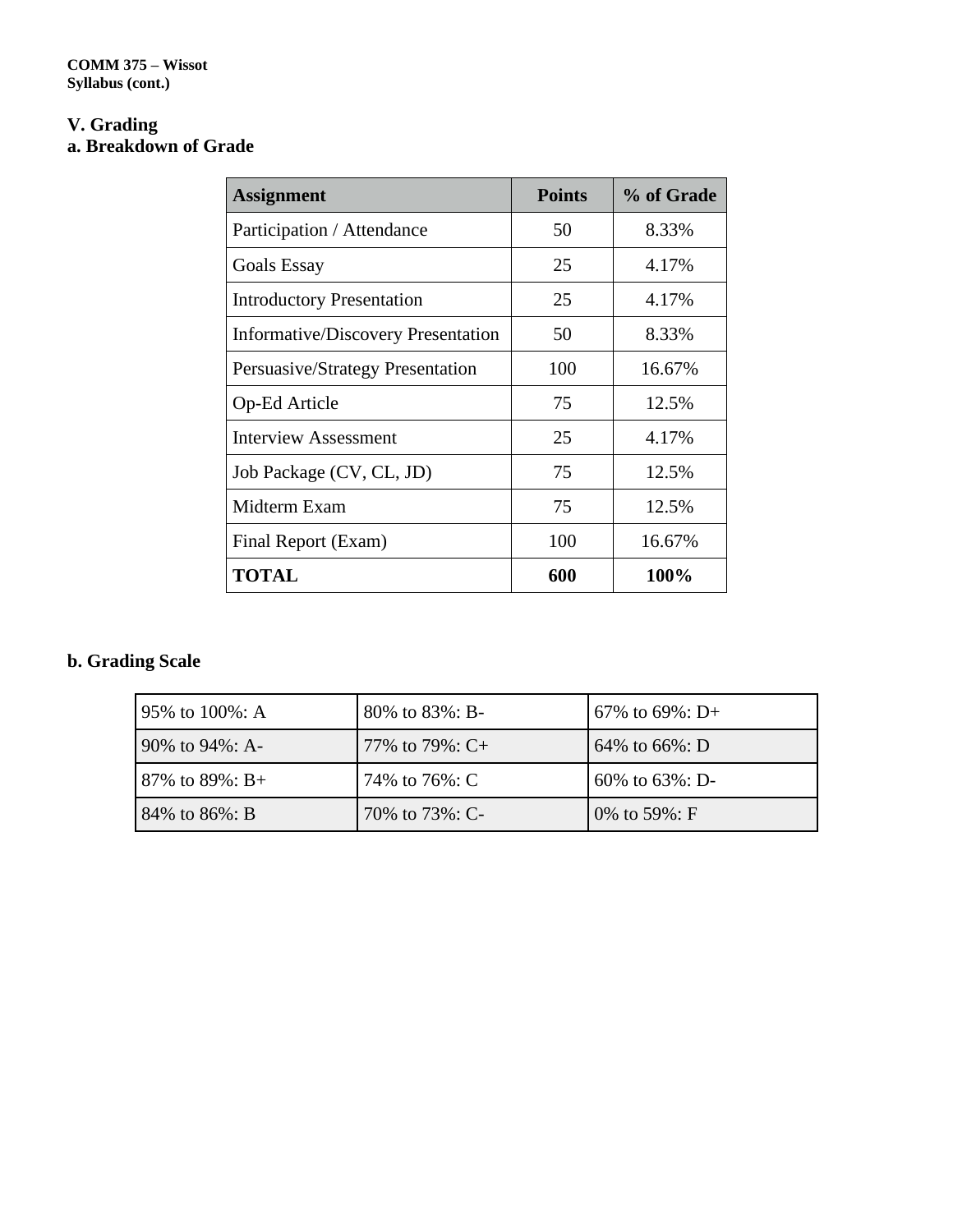# **c. Grading Standards**

| A Level Grades             | Demonstrates superior work performance and organizational skills,<br>as well as mastery of subject matter and/or project requirements,<br>including, but not limited to exceeding expectations in written/verbal<br>communication, research methodologies, knowledge of material and<br>practical application.                              |
|----------------------------|---------------------------------------------------------------------------------------------------------------------------------------------------------------------------------------------------------------------------------------------------------------------------------------------------------------------------------------------|
| <b>B</b> Level Grades      | Demonstrates commendable work performance and organizational<br>skills, as well as a clear understanding of subject matter and/or<br>project requirements, including, but not limited to reasonably<br>meeting expectations in written/verbal communication, research<br>methodologies, knowledge of material and practical application.    |
| C Level Grades             | Demonstrates basic level of work performance and organizational<br>skills, as well as a basic understanding of subject matter and/or<br>project requirements, including, but not limited to marginally<br>meeting expectations in written/verbal communication, research<br>methodologies, knowledge of material and practical application. |
| D Level Grades<br>or Below | Demonstrates insufficient work performance and organizational<br>skills, as well as an insufficient understanding of subject matter<br>and/or project requirements; including a deficiency in fulfilling<br>expectations in written/verbal communication, research<br>methodologies, knowledge of material and practical application.       |

# **d. Grading Timeline**

I make myself available to review any work, except exams and term papers, if student sends me a complete rough draft at least one week prior to the due date (or delivery date). Most projects are graded within one to two weeks of the assignment being completed by all students (note: presentations are not always delivered on the same date). I offer extensive feedback on my evaluation forms for presentations.

# **VI. Assignment Rubrics**

Assignment rubrics are discussed individually during class.

# **VII. Assignment Submission Policy**

All assignments are posted on Blackboard with detailed instructions and due dates. Students are expected to complete all assignments on time. Late work, if accepted, may be penalized. Typically, late submissions will result in 10% grade deduction per day late. Lacking prior discussion and agreement with me of any late assignment may result in the student receiving a grade of F for that late assignment. **Assignments must be submitted via e-mail with Word, PPT or PDF attachments** (not Google Drive, not Blackboard, not MAM).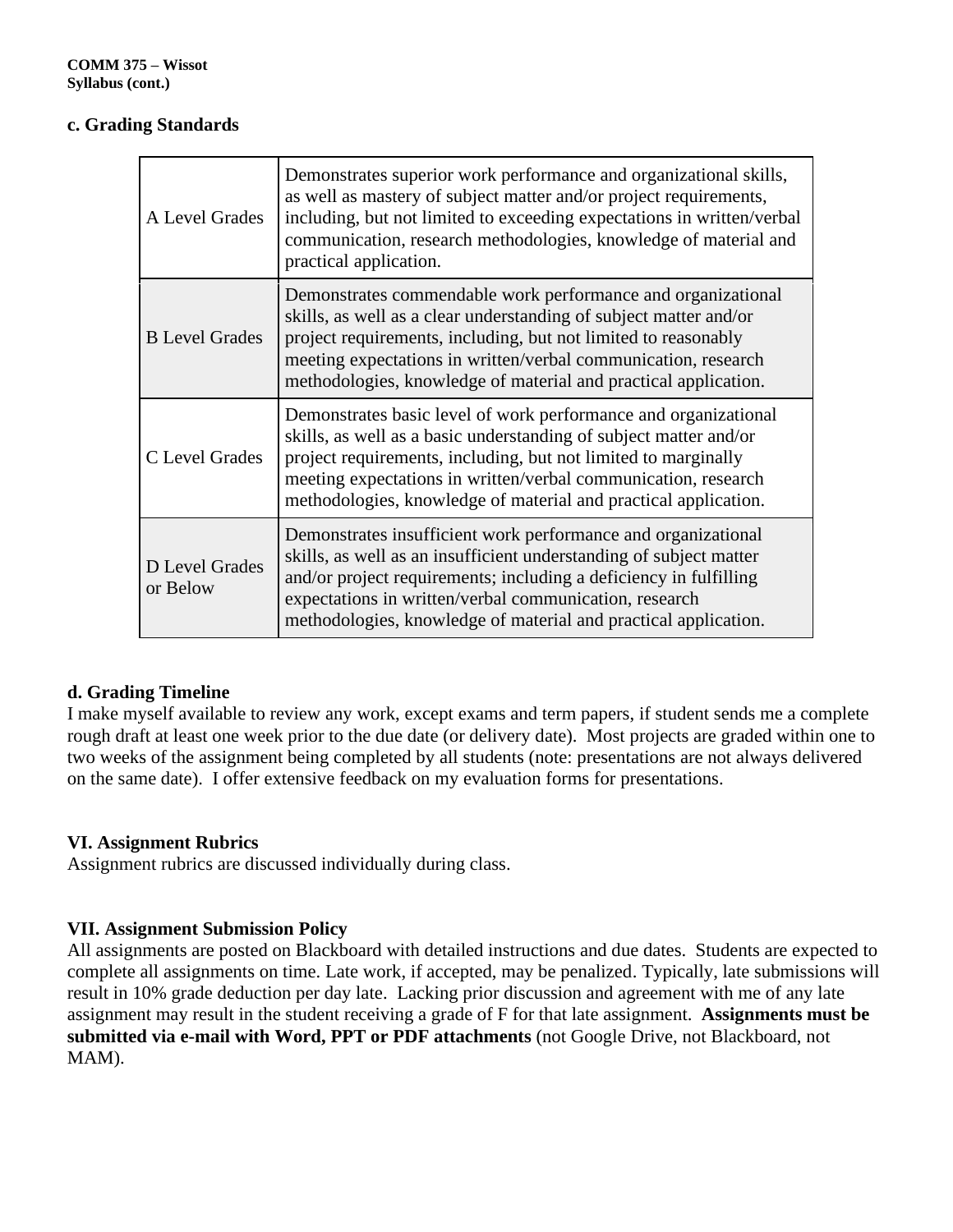#### **VIII. Required Readings and Supplementary Materials**

Young, K.S. & Travis, H.P. *Business and Professional Communication: A Practical Guide to Workplace Effectiveness. Second edition.* Long Grove, IL: Waveland Press, 2020. ISBN-13: 9781478639770

Additional materials are available via e-mail and/or the university's Blackboard course site

#### **IX. Laptop Policy**

All undergraduate and graduate Annenberg majors and minors are required to have a PC or Apple laptop that can be used in Annenberg classes. Please refer to the **[Annenberg](http://www.annenbergdl.org/) Digital Lounge** for more information. To connect to USC's Secure Wireless network, please visit USC's **[Information](http://itservices.usc.edu/wireless/support/) Technology Services** website.

#### **X. Add/Drop Dates**

**Fall Semester 2021 (15 weeks: 8/23/21 – 12/3/21)**

| <b>Friday, September 10:</b> | Last day to register and add classes                                |
|------------------------------|---------------------------------------------------------------------|
| <b>Friday, September 10:</b> | Last day to drop a class without a mark of "W" and receive a refund |
| <b>Friday, October 8:</b>    | Last day to drop a course without a mark of "W" on the transcript   |
| <b>Friday, October 8:</b>    | Last day to change pass/no pass to letter grade                     |
| <b>Friday, November 12:</b>  | Last day to drop a class without a mark of "W"                      |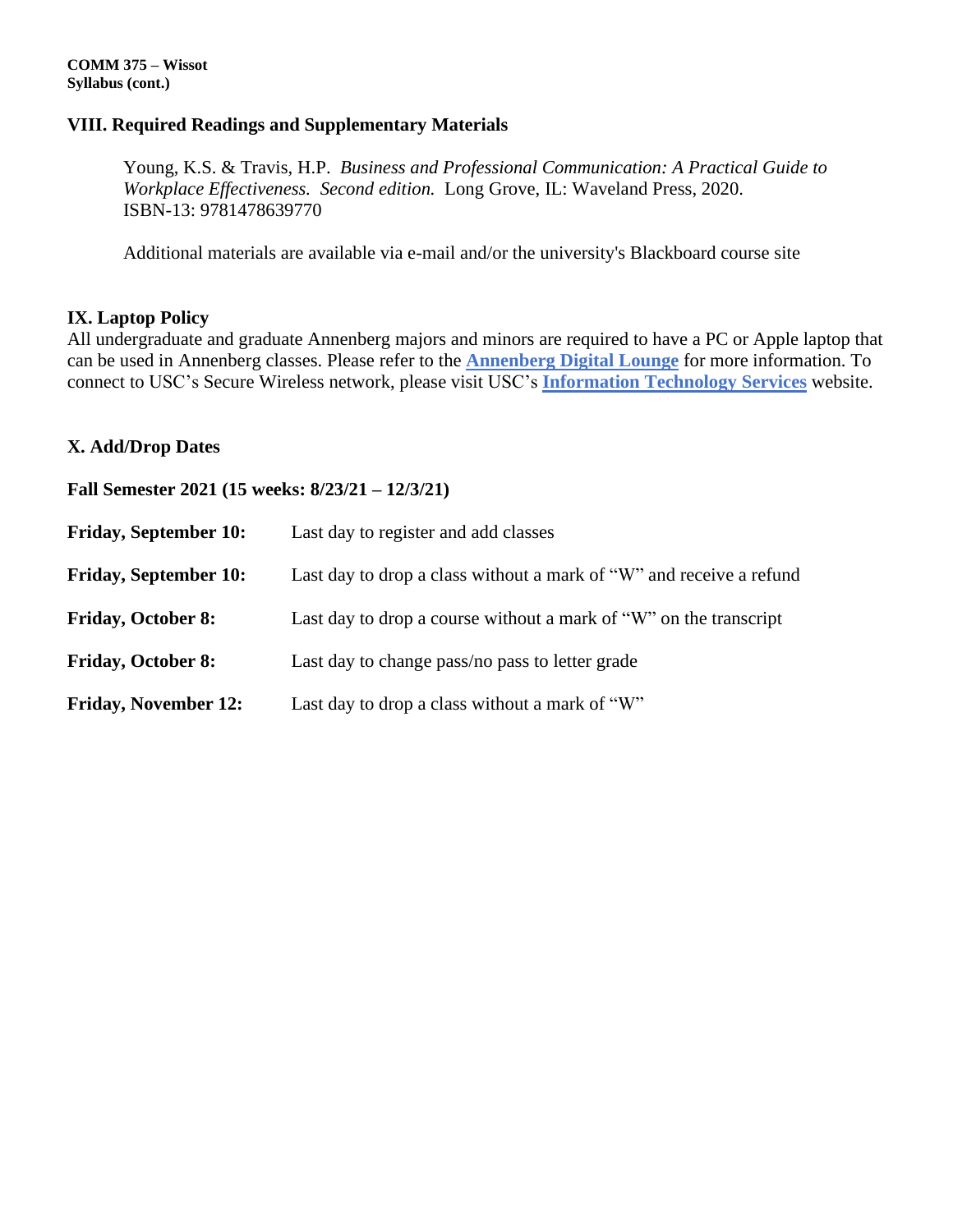# **XI. Course Schedule: A Weekly Breakdown**

*Subject to change, based on progress of the class, news events, activities, guest speaker availability, etc.*

|                               | <b>Daily Topics/Activities</b><br><b>Covered in Class</b>                             | <b>Assigned Readings</b><br>(Y&T 2 <sup>nd</sup> ed) | <b>Assign Dates /</b><br><b>Due Dates</b>  |
|-------------------------------|---------------------------------------------------------------------------------------|------------------------------------------------------|--------------------------------------------|
| Week 1<br><b>August 23</b>    | <b>Overview of Course</b>                                                             |                                                      |                                            |
| <b>August 25</b>              | Professional Comm Boot Camp I<br><b>Presentation</b> , Presence, Message              | Chapters 1 & 9                                       | Assign<br><b>Goals Essay</b>               |
| Week 2<br><b>August 30</b>    | Professional Comm Boot Camp II<br>Presentation, Presence, Message<br>Working in Teams | Chapter 7                                            | Assign<br><b>Introductory Presentation</b> |
| September 1                   | Writing Résumés / Résumé<br>Workshop                                                  | Chapter 3                                            | Share Résumé in class                      |
| Week 3<br>September 6         | NO CLASS (Labor Day)                                                                  |                                                      |                                            |
| <b>September 8</b>            | <b>Deliver Introductory Presentation</b>                                              |                                                      | <b>Outline DUE</b>                         |
| Week 4<br>September 13        | Writing Reports & Presentations                                                       | Chapter 6                                            | <b>Goals Essay DUE</b>                     |
| September 15                  | Digital Marketing – Guest Speaker                                                     |                                                      | Assign<br><b>Informative Presentation</b>  |
| Week 5<br><b>September 20</b> | Listening in the Workplace                                                            | Chapter 5                                            | Assign Job Package                         |
| <b>September 22</b>           | Case Study / Workshop: TBD                                                            |                                                      |                                            |
| Week 6<br>September 27        | <b>Deliver Informative Presentation</b>                                               |                                                      | <b>Outline DUE</b>                         |
| <b>September 29</b>           | <b>Deliver Informative Presentation</b>                                               |                                                      | <b>Outline DUE</b>                         |
| Week 7<br>October 4           | Problematic Personalities at Work<br><b>Communication Solutions at Work</b>           | 10 People excerpt,<br>Chapters 8 & 10                | <b>Assign Interview Assessment</b>         |
| October 6                     | <b>Cover Letter Workshop</b><br><b>Review for Midterm Exam</b>                        |                                                      | Share Cover Letter in class                |
|                               |                                                                                       |                                                      |                                            |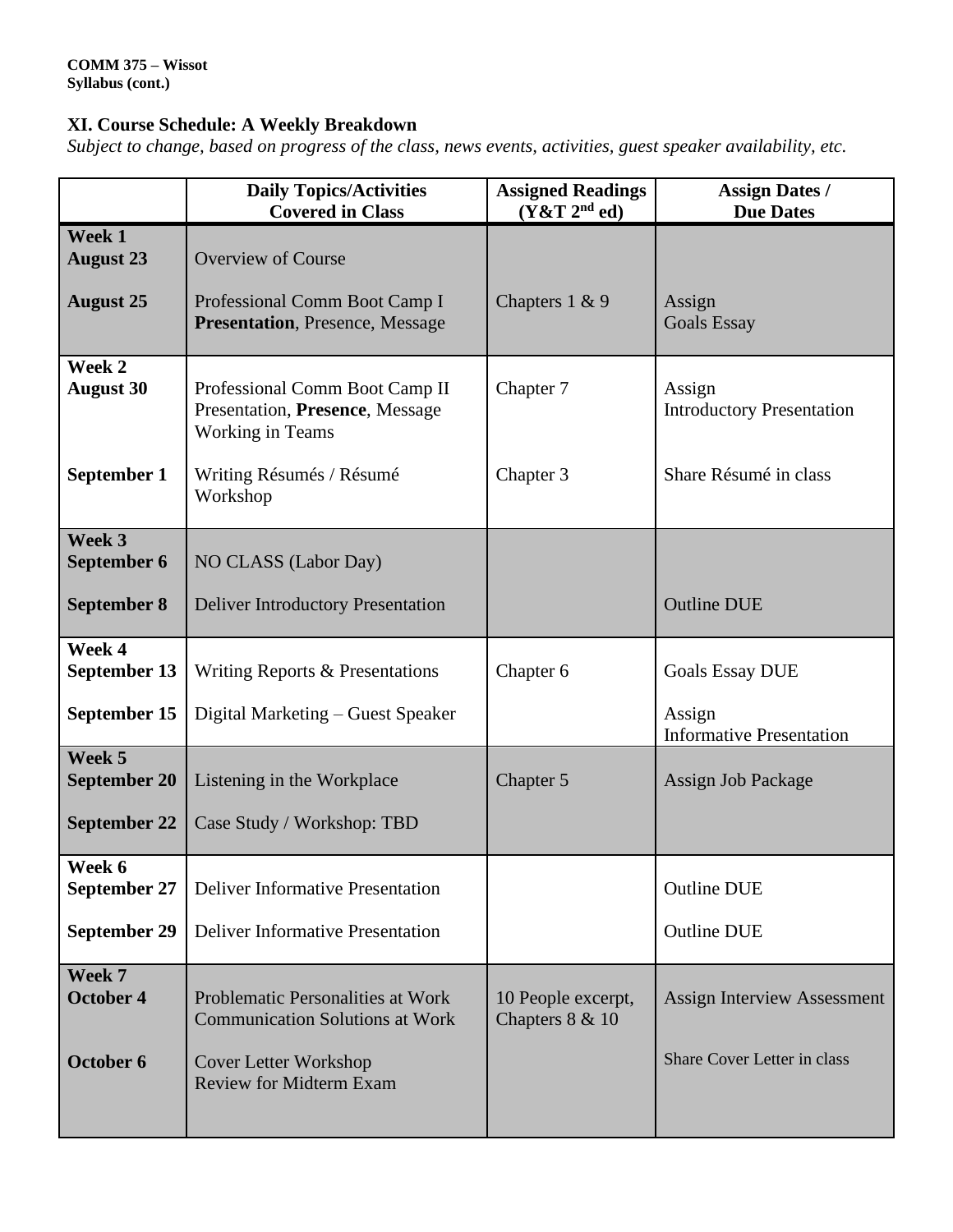| Week 8<br><b>October 11</b>           | Midterm Exam                                                                                                                                                                               | Y&T 1-3 & 5-11,<br>all lectures, handouts | <b>Assign Persuasive Business</b><br><b>Strategy Presentation</b>       |
|---------------------------------------|--------------------------------------------------------------------------------------------------------------------------------------------------------------------------------------------|-------------------------------------------|-------------------------------------------------------------------------|
| October 13                            | <b>Intrapersonal Skills</b><br>Interviewing                                                                                                                                                | Chapter 2<br>Chapter 4                    | Assign Op-Ed                                                            |
| Week 9<br><b>October 18</b>           | Interviewing – Guest Speaker                                                                                                                                                               | David Kroes                               | Prepare for Q&A                                                         |
| <b>October 20</b>                     | Networking                                                                                                                                                                                 | Chapter 11                                |                                                                         |
| Week 10<br>October 25<br>October 27   | Professional Comm Boot Camp III<br>Presentation, Presence, Message<br><b>Review Sample Op-Eds</b><br>Content Acquisition – Guest Speaker<br><b>Review Final Presentations requirements</b> |                                           | Assign Jobs Package<br><b>Share Samples IN CLASS</b><br>Prepare for Q&A |
| Week 11<br><b>November 1</b>          | <b>Deliver Persuasive Presentation</b>                                                                                                                                                     |                                           | <b>Outline DUE</b>                                                      |
| <b>November 3</b>                     | <b>Deliver Persuasive Presentation</b>                                                                                                                                                     |                                           | <b>Outline DUE</b>                                                      |
| Week 12<br>November 8                 | <b>Deliver Persuasive Presentation</b>                                                                                                                                                     |                                           | <b>Outline DUE</b>                                                      |
| <b>November 10</b>                    | Personal Branding – Guest Speaker                                                                                                                                                          | <b>TBD</b>                                | Prepare for Q&A                                                         |
| Week 13<br>November 15<br>November 17 | Developing Your Personal Brand<br>Case Study / Workshop: TBD<br><b>Identifying Business Trends</b>                                                                                         | Lecture, Handouts                         | <b>Interview Assessment DUE</b>                                         |
| Week 14                               |                                                                                                                                                                                            |                                           |                                                                         |
| <b>November 22</b>                    | <b>Consultative Selling Techniques</b><br><b>Persuasive Business Presentations</b>                                                                                                         | Lecture, Handouts                         | Op-Ed DUE<br><b>Assign Final Report</b>                                 |
| <b>November 24</b>                    | NO CLASS (Thanksgiving)                                                                                                                                                                    |                                           |                                                                         |
| Week 15<br><b>November 29</b>         | <b>Crisis Communication Activity</b>                                                                                                                                                       |                                           | <b>Jobs Package DUE</b>                                                 |
| December 1                            | TBD - Guest Speaker                                                                                                                                                                        |                                           | Prepare for Q&A                                                         |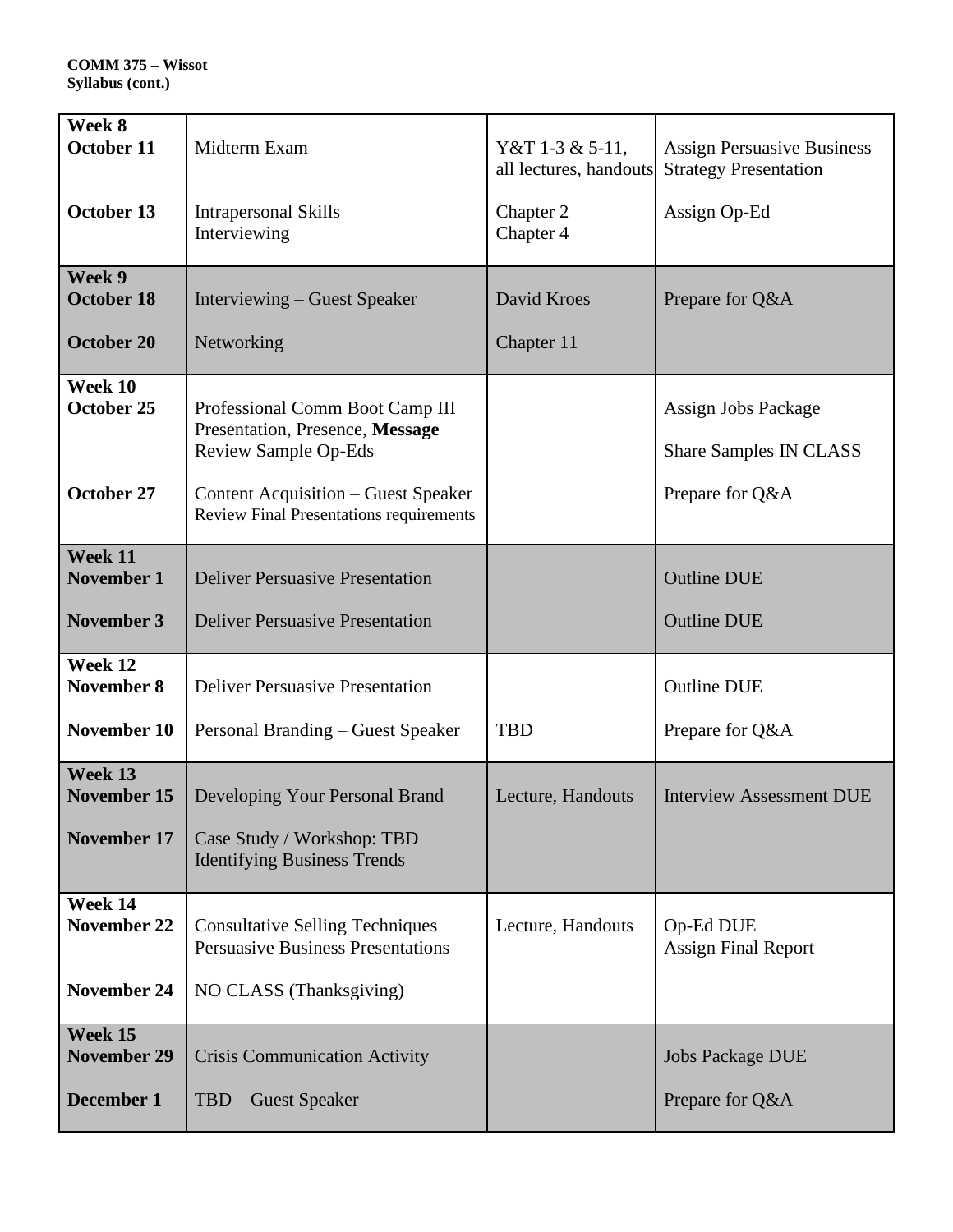| <b>Exam Week</b>                  |  |                         |
|-----------------------------------|--|-------------------------|
| <b>December 13</b>   Final Report |  | <b>Final Report DUE</b> |
|                                   |  |                         |

# **XII. Additional Class Policies and Procedures**

# **a. Technology**

Using laptops and/or mobile device to access the Internet and/or e-mail during class time to partake in nonclass-related activity is not permitted. **Any violation of this policy may result in the loss of all participation points for the entire semester, as well as other measures under university policy.**

# **b. Late Submissions**

Late submissions on assignments will result in a 10% grade deduction for every day late.

# **c. Student Conduct**

Class behavior will be predicated on an environment of mutual respect. Any level of disruptive or threatening student behavior is unacceptable. We are here to learn from each other in a non-threatening environment. You are encouraged to formulate and share opinions with due discretion, as well as be comfortable in practicing communication techniques and debating ideas in a safe environment. However, any behavior that is deemed disrespectful by the instructor will affect your participation points.

# **d. Lecture Slides & Notes**

Lecture slides are not posted, so students are encouraged to attend all classes and take thorough notes. Students may request a review of prior material, which often occurs periodically throughout the semester.

#### **XIII. Communication**

Please e-mail, text or call me with any questions or concerns about anything related to the class and/or career planning, especially if you are unable to meet during my office hours. I typically respond fastest via e-mail (within 24-48 hours), and I'm interested in helping you with anything on your mind.

# **XIV. Academic Conduct and Support Systems**

# **a. Academic Integrity & Conduct**

The Annenberg School for Communication is committed to upholding the University's academic integrity code as detailed in the SCampus guide. It is the policy of the School of Communication to report all violations of the code. Any serious violation or pattern of violations of the academic integrity code will result in the student's expulsion from the Communication major or minor. If you have any doubts about what is and is not an academic integrity violation, please check with me immediately. The University presumes that you are familiar with its standards and policies; should you be found to have committed a violation, ignorance of these standards and policies will not be accepted as an excuse.

Plagiarism – presenting someone else's ideas as your own, either verbatim or recast in your own words – is a serious academic offense with serious consequences. Please familiarize yourself with the discussion of plagiarism in *SCampus* in Part B, Section 11, "Behavior Violating University Standards" [policy.usc.edu/scampus-part-b.](https://policy.usc.edu/scampus-part-b/) Other forms of academic dishonesty are equally unacceptable. See additional information in *SCampus* and university policies on scientific misconduct, [policy.usc.edu/scientific](http://policy.usc.edu/scientific-misconduct)[misconduct.](http://policy.usc.edu/scientific-misconduct)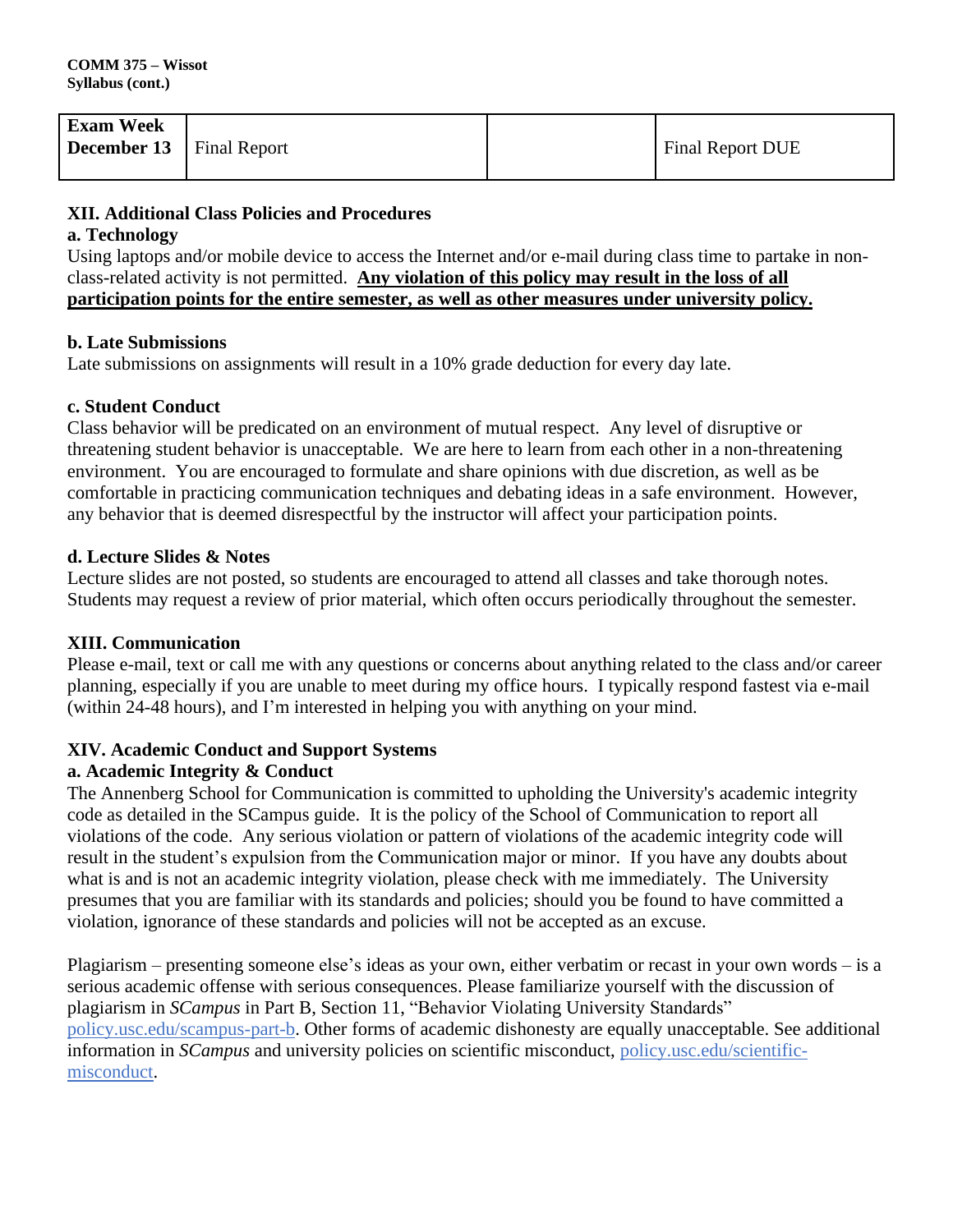# **b. Support Systems**

*Counseling and Mental Health - (213) 740-9355 – 24/7 on call* [studenthealth.usc.edu/counseling](https://studenthealth.usc.edu/counseling/)

Free and confidential mental health treatment for students, including short-term psychotherapy, group counseling, stress fitness workshops, and crisis intervention. Please know that I care deeply about your mental health, and I want to make sure that you are receiving the full support of the university. Please let me [kn](https://engemannshc.usc.edu/counseling/)ow if you are struggling with any mental health issues. We all need support.

*National Suicide Prevention Lifeline - 1 (800) 273-8255 – 24/7 on call*

# [suicidepreventionlifeline.org](http://www.suicidepreventionlifeline.org/)

Free and confidential emotional support to people in suicidal crisis or emotional distress 24 hours a day, 7 [da](http://www.suicidepreventionlifeline.org/)ys a week.

*Relationship and Sexual Violence Prevention and Services (RSVP) - (213) 740-9355(WELL), press "0" after hours – 24/7 on call*

#### [studenthealth.usc.edu/sexual-assault](https://studenthealth.usc.edu/sexual-assault/)

Free and confidential therapy services, workshops, and training for situations related to gender-based harm[.](https://engemannshc.usc.edu/rsvp/)

# *Office of Equity and Diversity (OED)- (213) 740-5086 | Title IX – (213) 821-8298*

# [equity.usc.edu,](https://equity.usc.edu/) [titleix.usc.edu](http://titleix.usc.edu/)

Information about how to get help or help someone affected by harassment or discrimination, rights of protected classes, reporting options, and additional resources for students, faculty, staff, visitors, and applicants. The university prohibits discrimination or harassment based on the following *protected characteristics*: race, color, national origin, ancestry, religion, sex, gender, gender identity, gender expression, sexual orientation, age, physical disability, medical condition, mental disability, marital status, pregnancy, veteran status, genetic information, and any other characteristic which may be specified in applicable laws and governmental regulations. The university also prohibits sexual assault, non-consensual sexual contact, sexual misconduct, intimate partner violence, stalking, malicious dissuasion, retaliation, and violation of interim measures.

# *Reporting Incidents of Bias or Harassment - (213) 740-5086 or (213) 821-8298* [usc-advocate.symplicity.com/care\\_report](https://usc-advocate.symplicity.com/care_report/)

Avenue to report incidents of bias, hate crimes, and microaggressions to the Office of Equity and Diversity |Title IX for appropriate investigation, supportive measures, and response[.](https://studentaffairs.usc.edu/bias-assessment-response-support/)

# *The Office of Disability Services and Programs - (213) 740-0776* [dsp.usc.edu](http://dsp.usc.edu/)

Support and accommodations for students with disabilities. Services include assistance in providing readers/notetakers/interpreters, special accommodations for test taking needs, assistance with architectural barriers, assistive technology, and support for individual needs.

# *USC Support and Advocacy - (213) 821-4710*

# [uscsa.usc.edu](https://uscsa.usc.edu/)

Assists students and families in resolving complex personal, financial, and academic issues adversely affecting their success as a student.